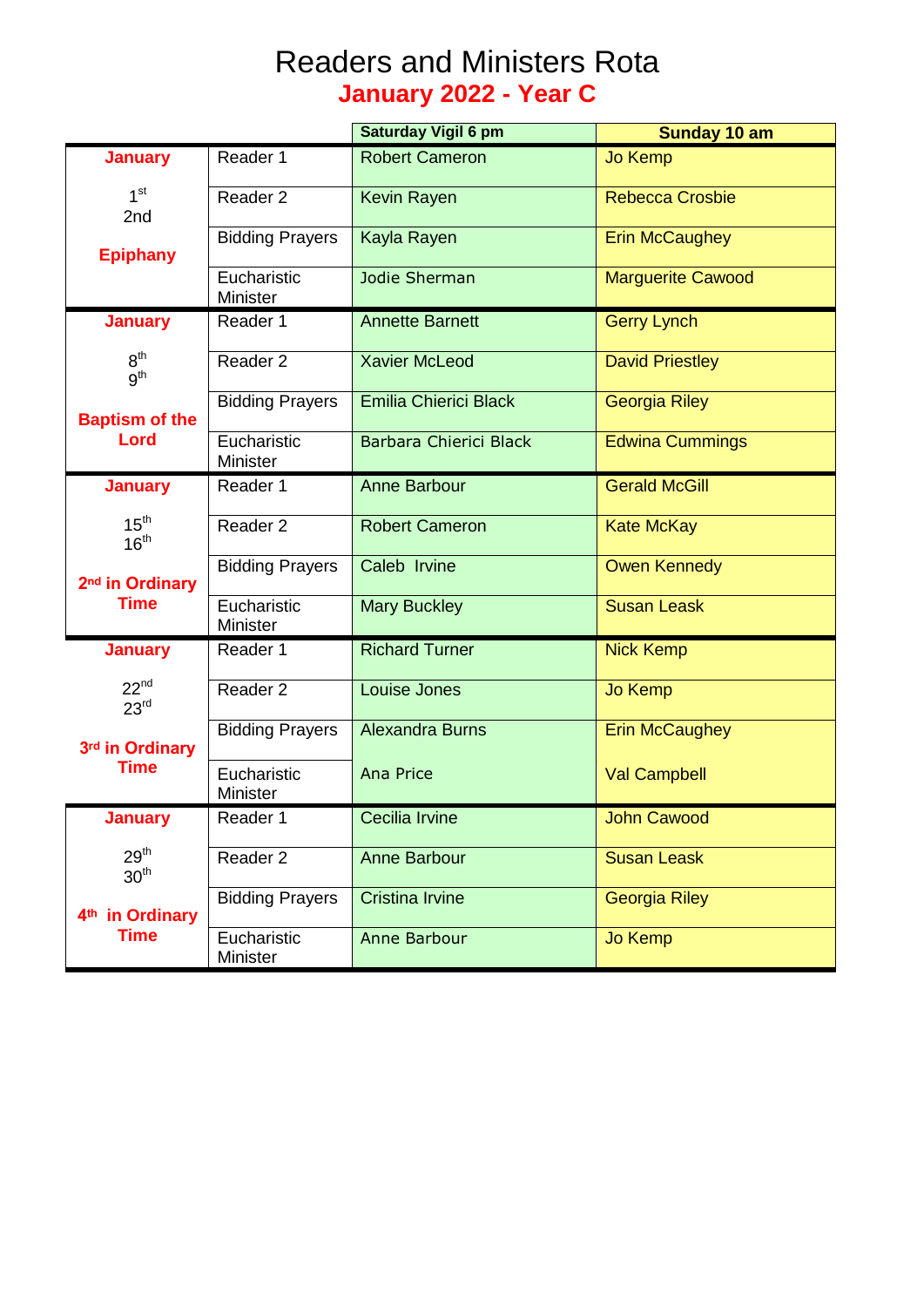## Readers and Ministers Rota **February 2022 - Year C**

|                                                                                    |                                | <b>Saturday Vigil 6 pm</b> | Sunday 10 am             |
|------------------------------------------------------------------------------------|--------------------------------|----------------------------|--------------------------|
| <b>February</b>                                                                    | Reader 1                       | Louise Jones               | <b>David Ashworth</b>    |
| 5th<br>6 <sup>th</sup><br>5 <sup>th</sup> in Ordinary<br><b>Time</b>               | Reader <sub>2</sub>            | <b>Richard Turner</b>      | <b>Edward Watson</b>     |
|                                                                                    | <b>Bidding Prayers</b>         | Kayla Rayen                | <b>Owen Kennedy</b>      |
|                                                                                    | Eucharistic<br><b>Minister</b> | <b>Kate Sherman</b>        | <b>Maire Crawford</b>    |
| <b>February</b>                                                                    | Reader 1                       | <b>Xavier McLeod</b>       | <b>Edwina Cummings</b>   |
| $12^{th}$<br>13 <sup>th</sup>                                                      | Reader 2                       | Emilia Chierici Black      | <b>Christina Silby</b>   |
|                                                                                    | <b>Bidding Prayers</b>         | Sophia Vyrostek            | <b>Erin McCaughey</b>    |
| 6 <sup>th</sup> in Ordinary<br>Time                                                | Eucharistic<br><b>Minister</b> | <b>Mary Buckley</b>        | <b>Marguerite Cawood</b> |
| <b>February</b>                                                                    | Reader 1                       | Anne Barbour               | <b>Rebecca Crosbie</b>   |
| 19 <sup>th</sup><br>20 <sup>th</sup><br>7 <sup>th</sup> in Ordinary<br><b>Time</b> | Reader 2                       | Cecilia Irvine             | <b>Nick Kemp</b>         |
|                                                                                    | <b>Bidding Prayers</b>         | <b>Tomas Vyrostek</b>      | <b>Georgia Riley</b>     |
|                                                                                    | Eucharistic<br><b>Minister</b> | Jodie Sherman              | <b>Edwina Cummings</b>   |
| <b>February</b>                                                                    | Reader 1                       | <b>Kevin Rayen</b>         | <b>David Priestley</b>   |
| 26 <sup>th</sup><br>17 <sup>th</sup>                                               | Reader 2                       | Caleb Irvine               | <b>Gerry Lynch</b>       |
|                                                                                    | <b>Bidding Prayers</b>         | <b>Cristina Irvine</b>     | <b>Owen Kennedy</b>      |
| 8 <sup>th</sup> in Ordinary<br>Time                                                | Eucharistic<br><b>Minister</b> | <b>Ana Price</b>           | <b>Susan Leask</b>       |